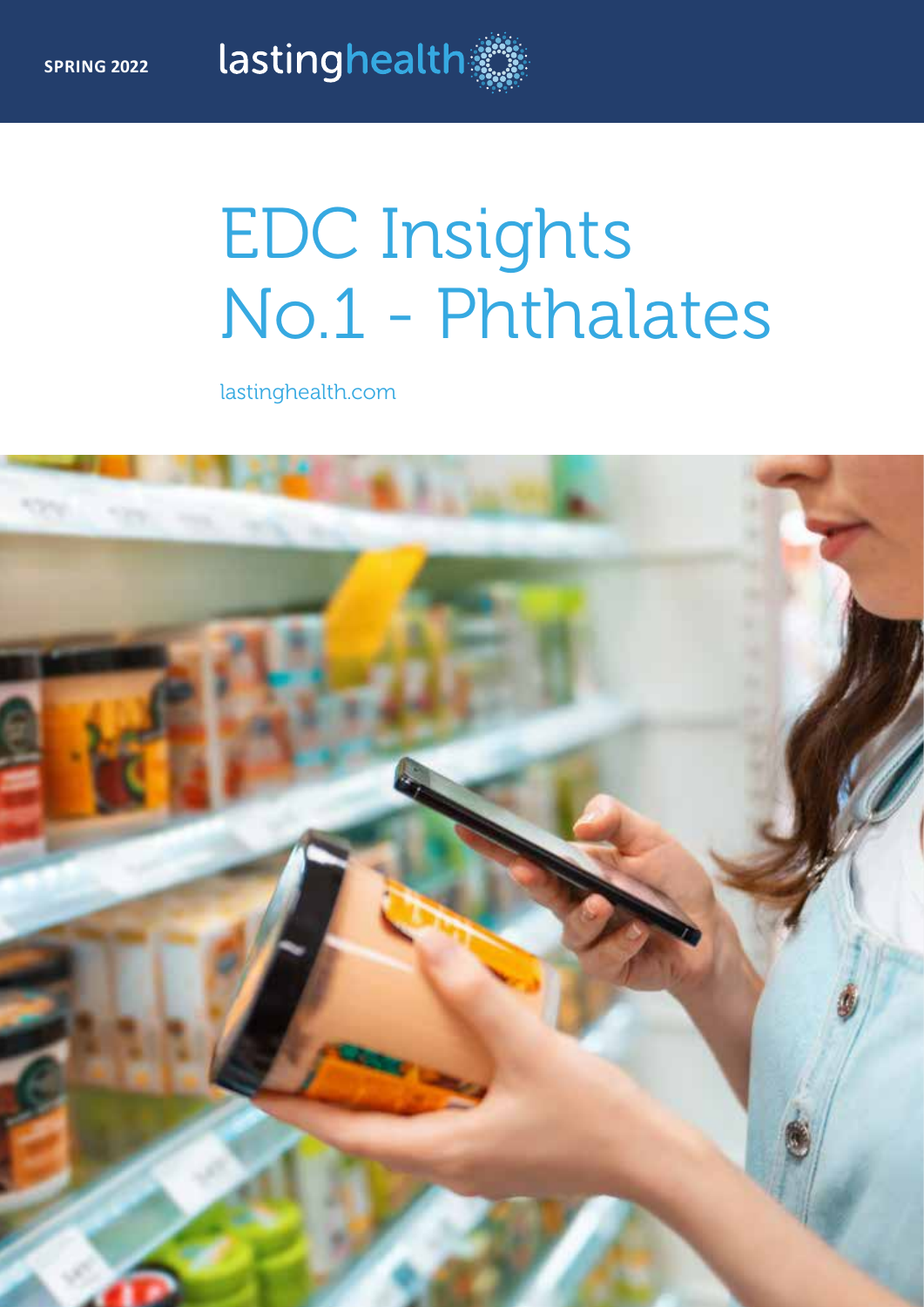Spring 2022

### What are Phthalates? [thal-ate-s]

**Phthalates are a large group of chemicals and are synthetic esters of phthalic acid. They are widely used as softeners and solvents to give softness or add flexibility to plastics that would otherwise be hard or brittle.**

### Most common chemicals

Bis(2-ethylhexyl) phthalate (DEHP) is the most widely used phthalate. It was prohibited from wide usage in the UK in 2005, but it is still permitted to recycle PVC containing DEHP in the EU.

It was prohibited for use on electrical equipment in 2019 with 3 other phthalates, Di-n-butyl phthalate (DBP), Diisobutyl phthalate (DIBP), and Butyl-benzyl phthalate (BBP).

Phthalates were banned for all use in children's toys and baby products in 1999 and further restrictions became UK law in 2020.

Other common chemicals are Diethyl phthalate (DEP), Diisononyl phthalate (DINP), Dimethyl phthalate (DMP), Di-n-octyl phthalate (DNOP), and Mono-(2-ethylhexyl) phthalate (MEHP).

### Chemical properties

- **Phthalates do not chemically bind to the material they are added to, so they can leach easily into food, water, or surrounding air.**
- **They have a low solubility in water, so they persist in waterways and can make their way into soil.**
- **They have a high solubility in oil, so they are used as solvents.**
- **They have a low melting and a high boiling point, making them useful for heat transfer in items such as food packaging.**
- **Phthalates make up to 40% of some products.**

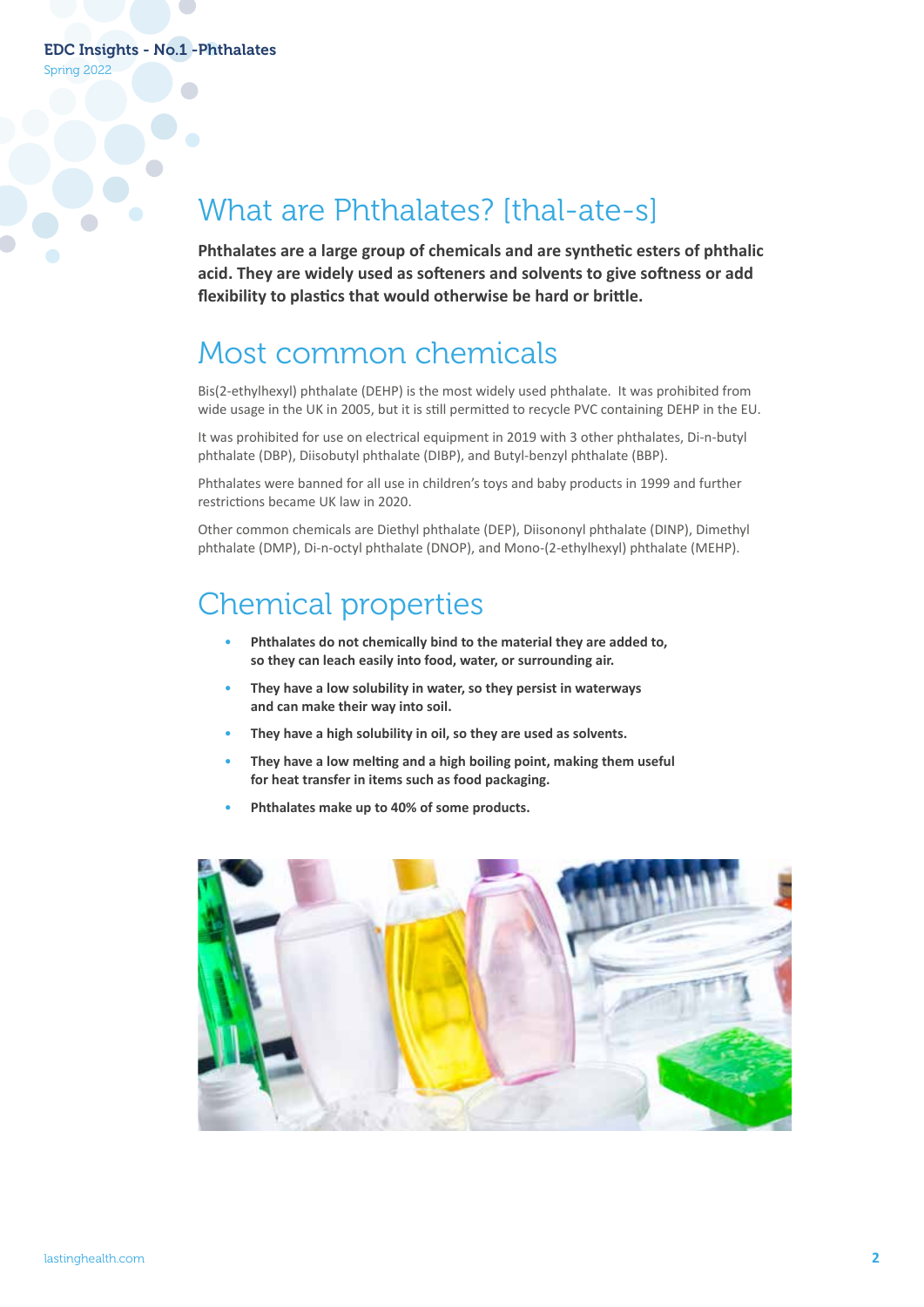Spring 2022

# Health risks of phthalates

### **PREGNANCY AND FOETAL DEVELOPMENT**

Phthalates can have the greatest impact at sensitive periods of development. During pregnancy, the placenta acts is a temporary endocrine 'gland' passing hormones and nutrients between mother and the developing foetus.

Very worrying, it's already been found that EDCs including phthalates can be passed across the placenta in the form of microplastics, many of which are manufactured using phthalates.

Phthalates are a difficult chemical group to avoid; they have been detected in some ultrasound gels, and exposure to phthalates during pregnancy have been associated with a **[higher risk of](https://lastinghealth.com/news/impacts-of-maternal-exposure-to-endocrine-disrupting-chemicals/)  [premature birth](https://lastinghealth.com/news/impacts-of-maternal-exposure-to-endocrine-disrupting-chemicals/)**.

### **CHILD DEVELOPMENT**

Exposure to Bis(2-ethylhexyl) phthalate (DEHP) during pregnancy has been associated shortening of anogenital distance (AGD) in infant boys. AGD is the distance from the anus to the base of the penis, and an indicator of male reproductive health. **[Exposure to phthalates in utero in the](https://academic.oup.com/humrep/article/30/4/963/613595?login=false)  [first trimester](https://academic.oup.com/humrep/article/30/4/963/613595?login=false)** was found to adversely affect AGD, with potential to adversely effect later sexual development in boys.

Phthalates have a negative impact on infant speech and language development. A study of 1200 mothers and infants found significant associations between exposure to dibutyl phthalate and butyl benzyl phthalates during pregnancy and **[delays in the development of language in preschool](https://lastinghealth.com/news/edcs-increase-the-risk-of-delayed-speech-development/)  [children](https://lastinghealth.com/news/edcs-increase-the-risk-of-delayed-speech-development/)**.



#### **MALE FERTILITY**

Leading scientist Shanna Swan published her book 'Count Down' in 2021 where she revealed that sperm counts in Western countries have dropped by 50% in the past four decades. Men are also at risk of lower sperm health and motility.

Watch her talk about it here: **Shanna Swan | Count Down: The Future of the Human Race | Talks [at Google](https://www.youtube.com/watch?v=O7HZ7t3fS9E)**

#### **BREAST CANCER**

Phthalates are a known hormone disrupting chemicals placing women are at higher risk of hormone sensitive conditions such as breast cancer.

Phthalates can mimic the action and disrupt the normal distribution of oestrogen around the body, including breast tissue. Four phthalates that appear on the SVHC list are classed as endocrine disrupting chemicals - DEHP, DPB, DIPB, and BBP. They are associated with otherwise unexplained increases in breast cancer rates.

One study demonstrated that even at very low concentrations of BBP, DBP, and DEHP their presence displayed estrogenic activity and **[interfered with the growth of breast cancer cells](https://pubmed.ncbi.nlm.nih.gov/28040128/)**.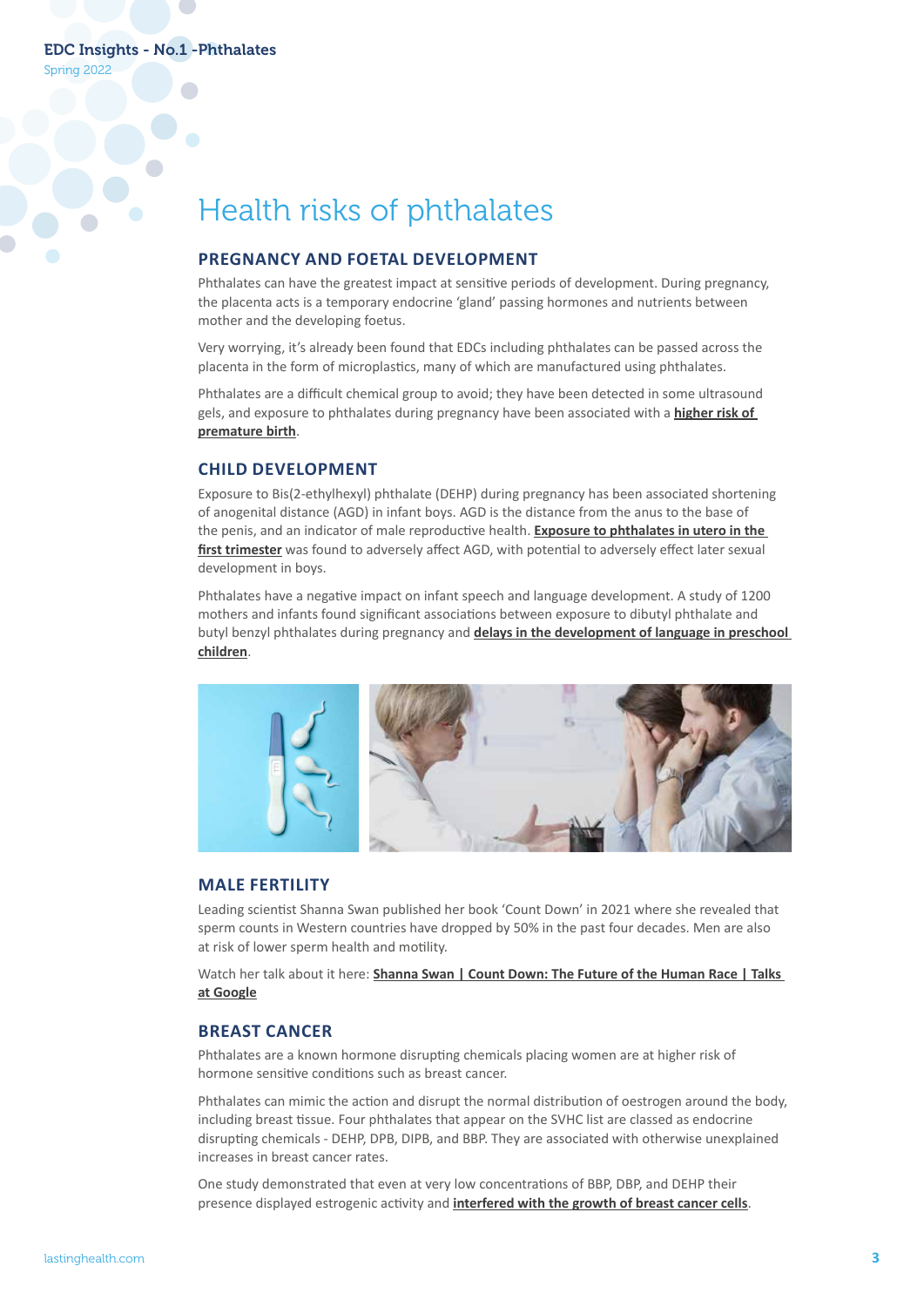### EDC Insights - No.1 -Phthalates

Spring 2022



### Where are phthalates found?

- **Food phthalates have been detected in [fast foods](https://www.nature.com/articles/s41370-021-00392-8)**
- **Most food packaging involves phthalates, in some cases up to 50% of the chemical content.**
- **Cosmetics and toiletries including shampoos and body lotions phthalates are used as gelling agents to soften other ingredients, making them easier to spread.**
- **Nail polish phthalates are added to make polishes less likely to crack or split.**
- **Phthalates are used as solvents (or dissolving agents) to carry and preserve [fragrances](https://lastinghealth.com/news/whats-lurking-in-your-favourite-fragrance/), making them a common ingredient in perfumes and aftershaves, as well as household scented products such as candles and air fresheners.**
- **Cosmetics such as mascara to add flexibility, where they are used as lubricants, and for their anti-crease and waterproofing properties.**
- **Hair sprays to allow control during styling without stiffness.**
- **Plastic coatings on waterproof clothing and shoes due to their resistance to water.**
- **Building materials such as electrical wiring, glues, flooring, wallpapers, and paints.**
- **Cars the "new car" smell.**

## Can phthalates be detected in the body?

Phthalates can be detected in urine or blood. We are in the process of developing a consumer test kit to help concerned individuals to identify the levels of phthalates and other endocrine disrupting chemicals in their bodies.

### Does the body store phthalates?

Some chemicals in this group pass through the body within a couple of days via the liver which removes toxins and other unwanted substances.

Sometimes the body stores toxins such as phthalates in fat tissue; this is known as Body Burden. The time it takes for the body to break down chemicals varies; some have short half-lives (the time it takes for its potency to reduce by a half) whilst others persist for much longer.

Toxins stored as a **[Body Burden](https://lastinghealth.com/body-burden/)** can seriously harm the body's natural ability to detoxify itself and disrupt the activity of the endocrine system.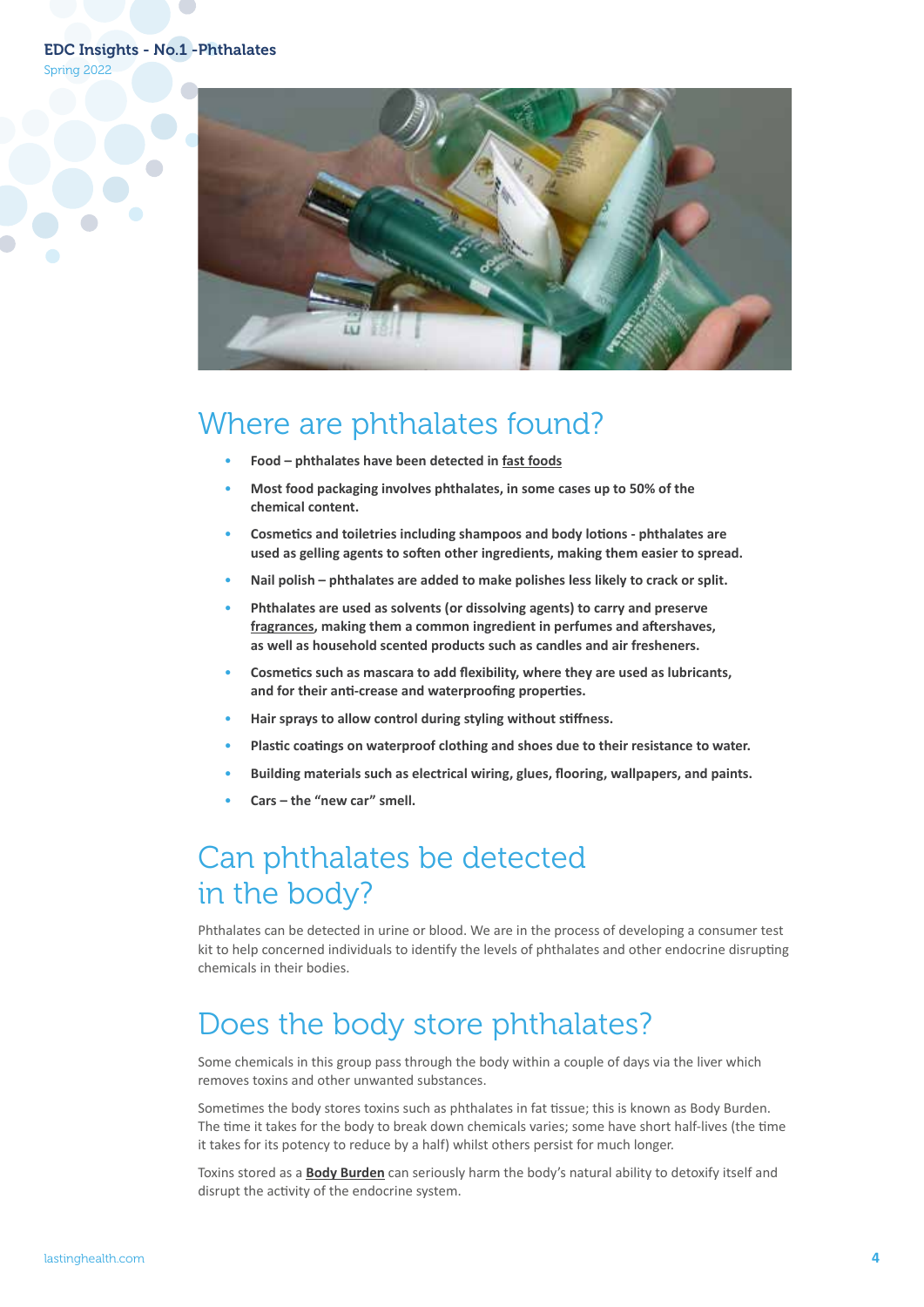### Can reduce your exposure to phthalates?

It's extremely hard to avoid this chemical group, but even slight changes can help to reduce your exposure to them if you are concerned.

#### **FOOD PREPARATION AND STORAGE**



The best place to start is by re-thinking your food choices, storage, and cooking methods. Buying fewer pre-packaged foods will reduce the chances of the small particles that are released from packaging leaching into your food and liquids.

You can also remove food from its plastic packaging before cooking to prevent chemicals leaching during the heating process. Replace plastic storage and cooking containers with glass or metal. Old plastics are more likely to contain chemicals that may have since been restricted.

#### **DIET AND NUTRITION**

Making small changes to your diet could have a positive effect, such as switching one meal a week to vegetable based; this could reduce your intake of fatty foods. A study in 2016 found that people with diets high in fatty foods had levels of **[phthalates up to 40% higher](https://ehp.niehs.nih.gov/doi/10.1289/ehp.1510803#tab1)**. There is also a growing body of evidence to suggest that exposure to **[EDCs can cause obesity](https://lastinghealth.com/news/can-chemicals-cause-obesity/)**.

Switch some of your food purchases to organic, especially fruit and vegetables which have high levels of EDCs if grown using chemicals.

Read the **[Ideal Food Plan](https://lastinghealth.com/news/the-ideal-food-plan/)** prepared by doctors at Breakspear Medical Centre.

### **FRAGRANCES AND VENTILATION**

Phthalates are added to cleaning formulas to carry fragrance and keep it smelling fresh. Swapping to substitute cleaning products with fewer synthetic chemicals will reduce your exposure, or by using less product. Opening windows whilst cleaning is also advisable as it helps the airborne particles disperse more quickly.

Choose candles scented with natural oils rather than synthetic fragrances and look for products marked 'phthalate free' using more natural ingredients.

### **HOUSEHOLD PLASTICS AND VEHICLES**

Many of the surfaces in our homes have been adapted to meet our requirements using phthalates, in furnishings, electrical items, and our cars.

The best advice is to regularly wipe hard surfaces down and remove layers of dust by hoovering. Regularly ventilate rooms and new vehicles.

### **FIND OUT MORE ABOUT WHAT'S IN THE PRODUCTS YOU BUY**

Download an app to check the chemicals used in products for your personal or household use. We recommend **[Yuka](https://yuka.io/en/app/)** which provides a helpful breakdown and rating of 1000's of products and recommends alternatives in some cases, and it's free to use.